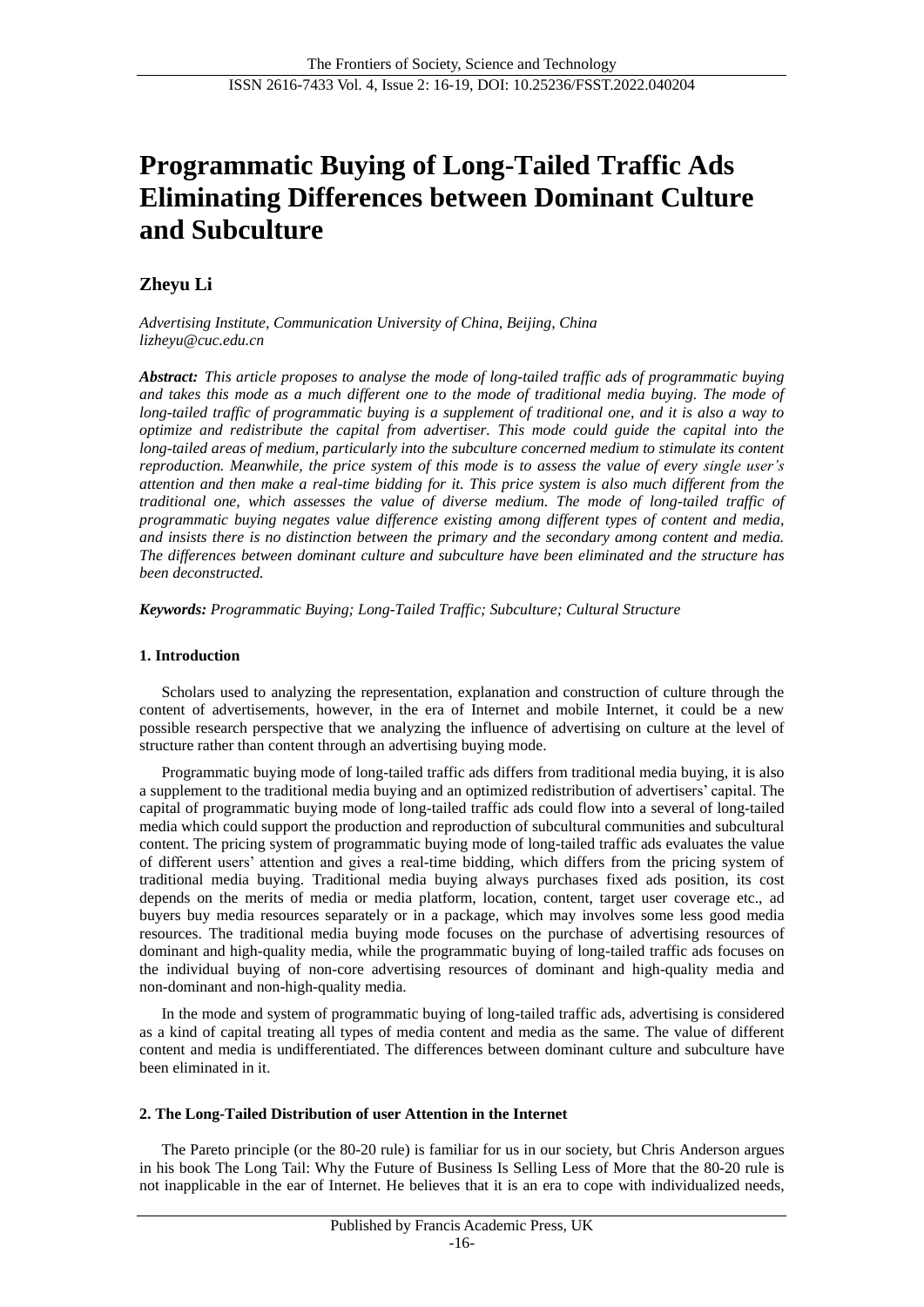products and consumption, making an example that a quarter of Amazon's book was sold which is ranked below 100,000. It is obvious that the distribution of user attention and online commodity sales is a long-tailed distribution in the era of the Internet, so do the distribution of subcultural content and subculture groups' attention.

Subculture groups are active users in various popular media platforms, social media and their specific subcultural media platforms, forums, social media and online communities. For example, there are many head apps gathering a large number of users and web traffic in China, such as Wechat, Taobao, JD, Douyin (Tiktok), Weibo and so on, and there are also many relatively niche media, apps and we media with less and may stable users and traffic. The distribution of the attention of the Internet users is a typical long-tailed distribution.

In the web traffic of its middle and later part, there are many niche media, apps and we media focusing on the production, distribution of subcultural content. Before their traffic is connected to the programmatic buying platforms, their traffic and ads position are often ignored by large and medium-sized advertisers and media agents, because these kind of media are not belong to prime media traditionally, and it is hard to be sold with a good price in the advertising trading market at that time. Large and medium-sized advertisers and media agents always choose and buy the ads position of head media or high quality media in vertical areas individually or in a package. Active users and stable traffic cannot bring a high income to these subcultural media. A shift occurs after the long-tailed traffic and its ads have an access to the programmatic buying platforms.

#### **3. Programmatic Buying Activates the Advertising Value of the Long-Tailed Traffic**

Internet technology has brought a revolution to media buying that is programmatic buying mode. It is been a long time that media-buying purchase from traditional media's pages and period to Internet media's position with period, and now, it is possible for advertisers and media agents to buy every single Internet user's attention with an abundance of tags, advertising is much more accurate.

Demand-side Platform (DSP) entered China in 2012, while programmatic buying of display advertising can be traced back to the establishment of Google AdSense in 2003. It seems that it may be an innovation and revolution in the areas of process of media buying and the process of ads display, however, due to the tags through users' browsing behavior and interactive behavior, it is possible to display ads to users in a real-time, individual, precise and redirected way, it is also possible to optimize the advertising effects in a period by data monitoring, analyzing and evaluation.

According to the Interactive Advertising Bureau (IAB), programmatic buying could be classified into four categories: (1) Automated Guaranteed, it is quite similar to the media buying to traditional media; (2) Unreserved Fixed Rate, it is about to buy ads in a Private Market Place (PMP) with no reserved ad position but fixed price in programmatic buying platform; (3) Invitation-Only Auction, it is about to buy ads in a PMP with no reserved ad position and no fixed price in programmatic buying platforms; (4) Open Auction, it is about to buy ads in an open advertising trading market, all advertisers could bid the one-off opportunity of ad display with no reserved ad position and no fixed price in real-time bidding in order to display the ad to one user with tags. The first three categories are often prime media buying purchased by large and medium-sized advertisers to make both brand advertising and effect advertising. The forth one is about buying the one-off opportunity of advertising display in the long-tailed traffic, it is often bought by medium and small-sized advertisers. As long as there are traffic and users' browsing behavior, media would gain capital from advertisers and programmatic buying platforms.

"Report on Programmatic Buying Market Trending in China 2017" by iResearch shows a gradual transformation process of the market share of programmatic buying from 2012 to 2016 in China, RTB (Real-time bidding) and Non-RTB (Non-real-time bidding) in programmatic buying market accounted for 100%:0% (2012); 94.1%:5.7% (2013); 66.3%:33.7% (2014); 65.2%:34.8% (2015); 52.5%:47.5% (2016). The market size of programmatic buying in display ads from 2012 to 2016 was: 550 million yuan (2012); 1.53 billion yuan (2013); 4.84 billion yuan (2014); 11.51 billion yuan (2015); 20.53 billion yuan (2016), the growth rate of programmatic buying of ads trading market is amazing. Though the market share of RTB has decreased, the whole programmatic buying of ads trading market is still increasing year by year.

Every exposure opportunity of the long-tailed traffic ads of programmatic buying is the cost that advertisers want to communicate with the targeted user carrying matched "tags". Every user's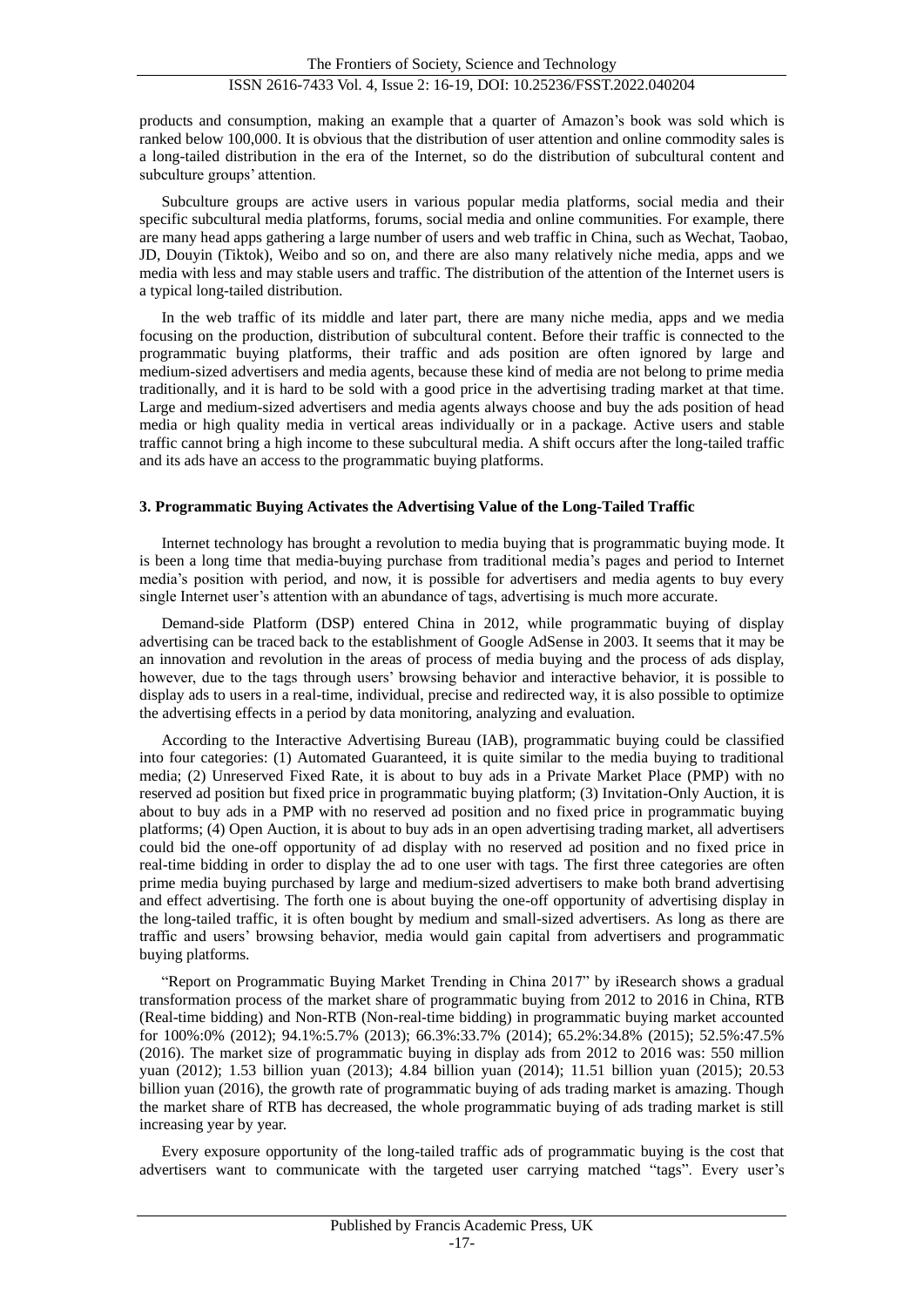interaction with the ads--no matter it is browsing, clicking or more interactive behavior, would directly turn into advertising revenue, which makes these media--traditionally considered as non-dominant and non-high-quality media can possibly share a dividend of redistribution brought by Internet Technology.

As long as media has content, steady traffic and users, media owner could gain profit from programmatic buying platforms through connecting their long-tailed media resources to them. Steady traffic could turn into steady income, as well as for the subcultural media and online communities.

Steady traffic through users' visiting and interaction on the subculture-related media is considered valuable by advertisers while every single get tagged user's attention is valuable. It is possible to buy the users' attention, all because of the mode of the real-time bidding programmatic buying of the long-tailed traffic ads.

The application of Internet technology in the field of advertising, especially in its media buying, has activated the commercial value of long-tailed traffic. It also provides a new opportunity for advertisers to optimize their allocation of resources in media buying.

#### **4. Programmatic Buying of Long-Tailed Traffic Ads Supports Subculture With Undifferentiated Capital Inflow: An Extension of Advertising Function**

There is no doubt that in the era of the Internet, possessing traffic is equal to possessing capital, even if it is long-tailed media and traffic, which is traditionally considered as non-dominant and non-high-quality media, would gain more profit by this new type of distribution called programmatic buying of long-tailed traffic ads. Many a little makes a mickle, change seems predictable.

In China, some subculture, such as animation and e-sports, have formed their integrated industrial chain, owning a growing large number of participants, and taking long-term courses of deep cultivating and development in the content field, which has been marketized and operated professionally. Some subculture, such as Hip-hop, has got a piece of cake in the age of pan-entertainment, owning stable audiences in China, holding music festivals and producing its own online show, which makes Hip-hop has gradually gone from "underground" to "becoming a little popular". Part of it has integrated into mass popular culture and won a lot of new fans and audiences.

However, a large part of subcultures still exist in the "underground" for various reasons, and cannot be easily observed, understood, and accepted by the public. These different subcultures also have a stable of participants and fixed "places" on the Internet to produce and distribute their content and to communicate with each other. There are some specialized people to manage and operate their users, content, and online communities, however the cost of maintenance and operation is often from internal users' spontaneous donation, or may from direct payment for the consumption from users for the subcultural-related content or commodities.

With the long-tailed traffic ads accessing to real-time bidding programmatic buying platforms, traffic directly brings the exposure of advertising, the long-tailed traffic becomes a kind of capital and flows into the pockets of owners and operators of subcultural media, some even flow directly into the pockets of content producers, especially for the content producers of we-media. As a kind of redistribution of advertising capital, programmatic buying of long-tailed traffic ads stimulates and encourages more high-quality content production and dissemination, which would bring more traffic and capital in return.

The technology of real-time bidding of programmatic buying and the long-tailed traffic online are two core factors to make programmatic buying of long-tailed traffic ads possible, it benefits all kinds of subcultures, their online "places" and content producers, giving undifferentiated capital support to the producing and reproducing of subcultural content, and expand of the advertising function.

### **5. The Mode of Programmatic Buying of Long-Tailed Traffic Ads: A Power To Eliminate the Differences between Dominant Culture and Subculture**

The mode of programmatic buying of long-tailed traffic ads is a pricing system that commodifies the attention of users carrying various "tags", taking all types of media content and media as the same, no matter the content is about dominant culture or about subculture. This pricing system eliminates the differences between dominant culture and subculture.

For example, a Chinese netizen may have multiple identity and browse content of dominant culture